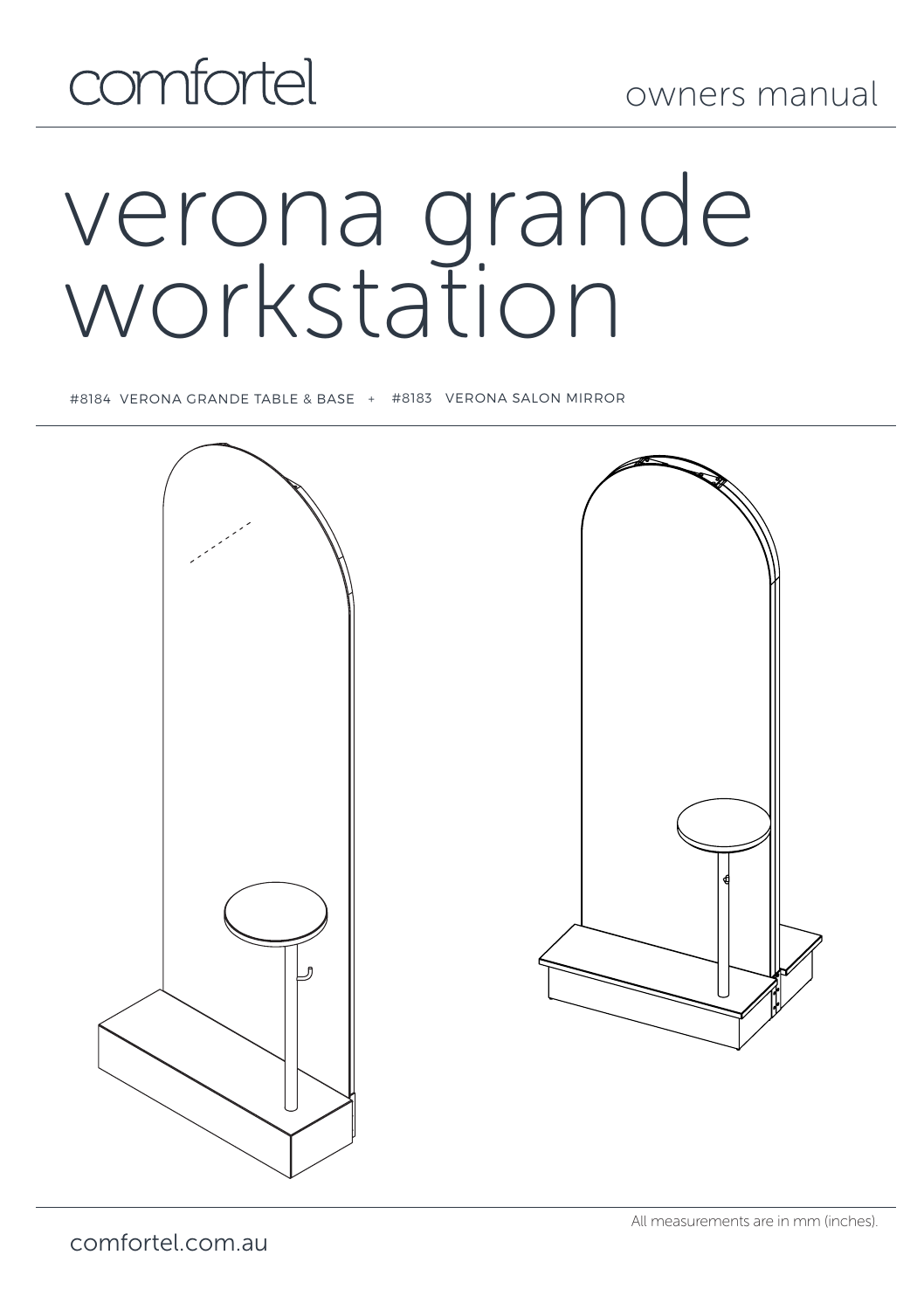#### IMPORTANT PLEASE READ THESE SAFETY INSTRUCTIONS

#### GENERAL SAFETY

- 1. Read carefully and keep these instructions in a safe place.
- 2. Use this product only for its intended function and do not use attachments not recommended by the manufacturer.
- 3. Do not use outdoors.



## IMPORTANT

VERONA SINGLE NEEDS TO BE LEANING AGAINST A WALL OR HAVE A REAR SUPPORT

NO RESPONSIBILITY IS ACCEPTED FOR ANY DAMAGE OR INJURY CAUSED BY INCORRECT INSTALLATION.

## GET STARTED

VERONA GRANDE SINGLE Salon Workstation Width: 750mm (29.5") Height: 2000mm (78.75") Depth: 250mm (8.25") Material: Black steel, Terrazzo Stone bench/footrest

VERONA GRANDE DOUBLE Freestanding Salon Workstation Width: 750mm (29.5") Height: 2000mm (78.75") Depth: 510mm (20") Material: Black steel, Terrazzo Stone bench/footrest



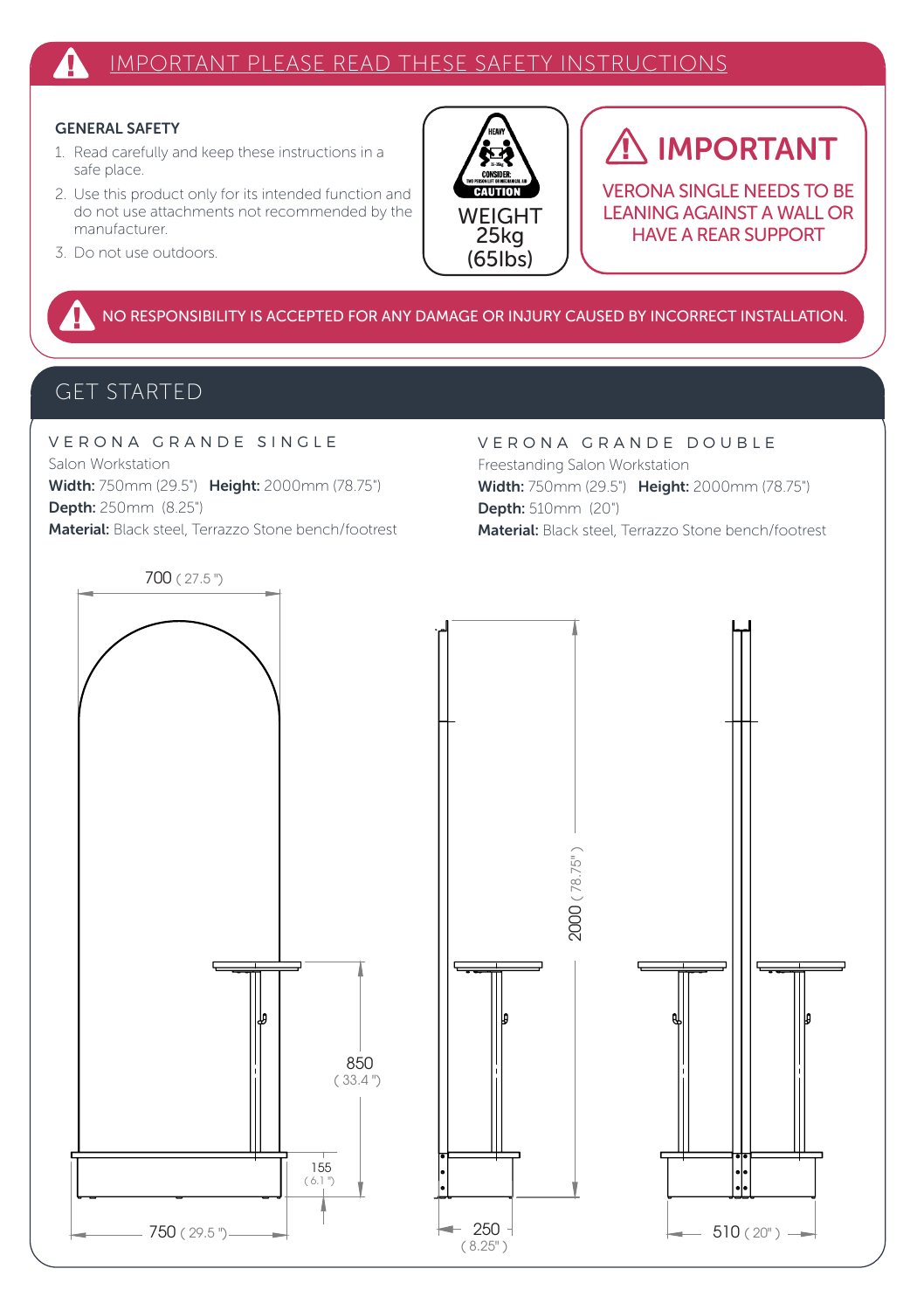### ASSEMBLY